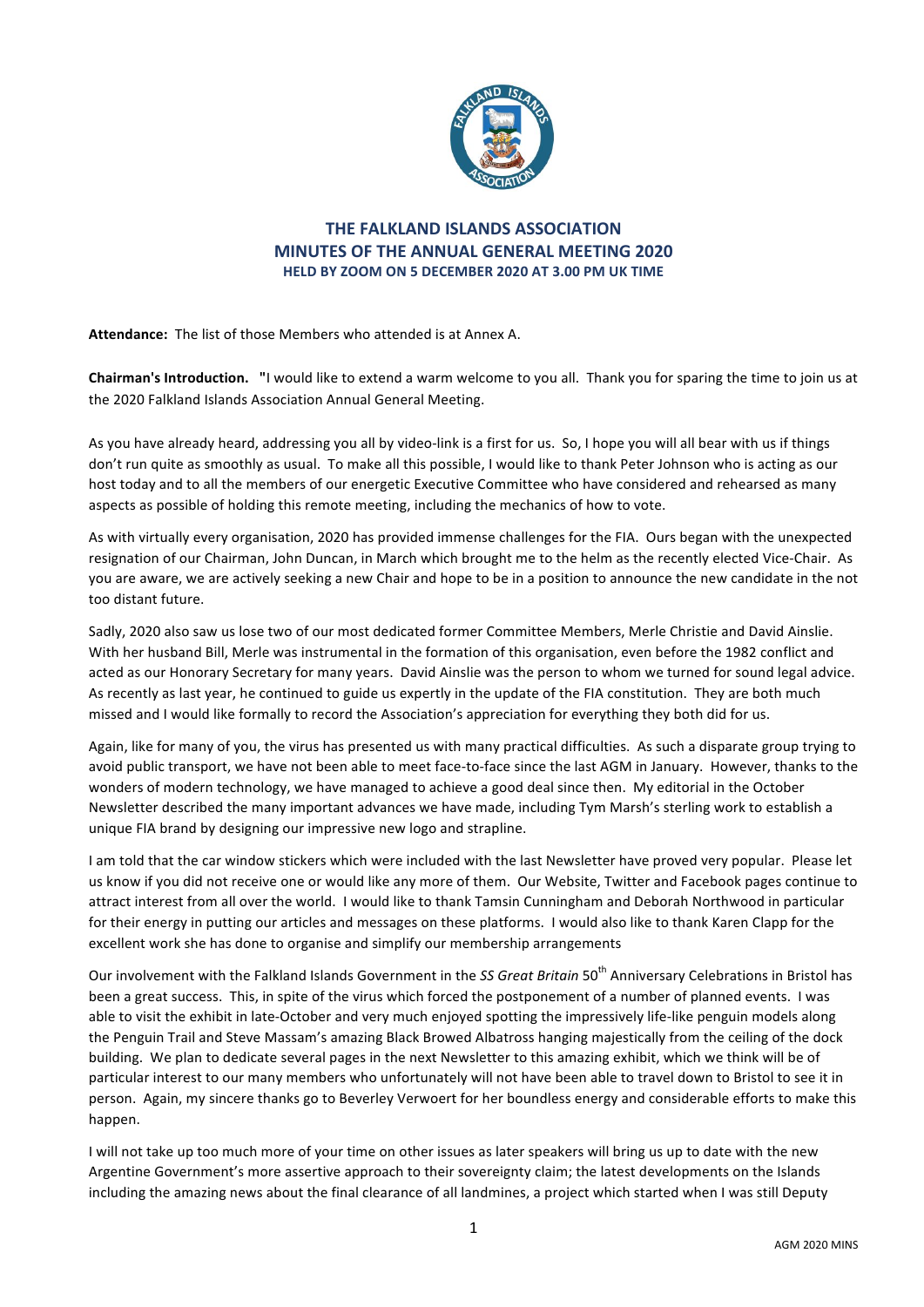Governor, and the latest news affecting the Falkland Islands from Westminster. I shall now hand you back to the Hon Sec".

The Hon Sec explained that the Executive Committee was putting forward a series of resolutions for the Members either to agree or not. The votes of those who had voted online would be added to those who voted at the ZOOM meeting. It was not permitted for a Member to vote twice on any motion.

- **1. Motion 1 To Approve the Minutes of the 2019 AGM.** Votes for 59, against 1, motion carried.
- **2.** Motion 2 To Receive the Annual Report of the Executive Committee. Votes for 67, against 2, motion carried.
- **3.** Motion 3 To Receive the Accounts for the Year Ended 31 March 2020. Votes for 64, against 1, motion carried.

### **4. Motion 4 - To Receive the Resignations of the Officers and all Members of the Executive Committee namely:**

| Paul Martinez - Interim Chairman | Peter Johnson        |
|----------------------------------|----------------------|
| Tym Marsh - Hon Sec & Treasurer  | Peter Judge MBE      |
| Nina Ashton                      | John Maskell-Bott    |
| Karen Clapp                      | Deborah Northwood    |
| Tamsin Cunningham                | Alexandra Shackleton |
|                                  | <b>Bev Verwoert</b>  |

Votes for 66, against 1, motion carried.

- **5.** Motion 5 To elect Paul Martinez as Interim Chairman. Votes for 67, against 1, motion carried.
- **6.** Motion 6 To elect Tym Marsh as Hon Sec and Treasurer. Votes for 67, against 2, motion carried.

#### **7.** Motion 7 - To elect the Following Members to the Executive Committee:

- a. All members of the existing committee named in Motion 4 above plus:
- b. Professor Richard Tranter.

Votes for 68, against 1, motion carried.

8. Motion 8 - To Confirm BDO LLP as Accountants for the Current Financial Year.

Votes for 67, against 2, motion carried.

**9. Motion 9 - To agree an amendment to the Constitution namely:** That Para 9a should be changed to allow Honorary Members to serve on the Executive Committee. It is proposed that the relevant paragraph should be amended by the inclusion of the words "or Honorary" to read as follow:

"9a. Composition. The Executive Committee shall consist of not more than fifteen members as follows: the *Chairman, the Honorary Secretary and the Honorary Treasurer plus up to twelve Individual or Honorary Members... "* 

Votes for 68, against 1, motion carried.

## 10. To take the Questions of Members to the Executive Committee. There were no questions.

### 11. Any Other Business.

**a. Harold Briley Statement.** Harold Briley, an Hon Member for many years and formerly BBC Correspondent in Argentina, made a short statement as follows:

I would like to thank the Hon Secretary for his dedicated work because it is more essential than ever to boost support to the Islanders - to counter Argentina's intensified and unremitting claim to sovereignty in the period leading to the 40<sup>th</sup> anniversary. We won the war as I jubilantly broadcast to the world in June 1982 but I fear, despite all our best efforts, Argentina has won the publicity and propaganda war since, gaining many supporters especially in South and Central America and at the United Nations, despite the weakness of its case. I also find continuing ignorance about the Falkland Islands in the United Kingdom as illustrated when I recently spoke to two